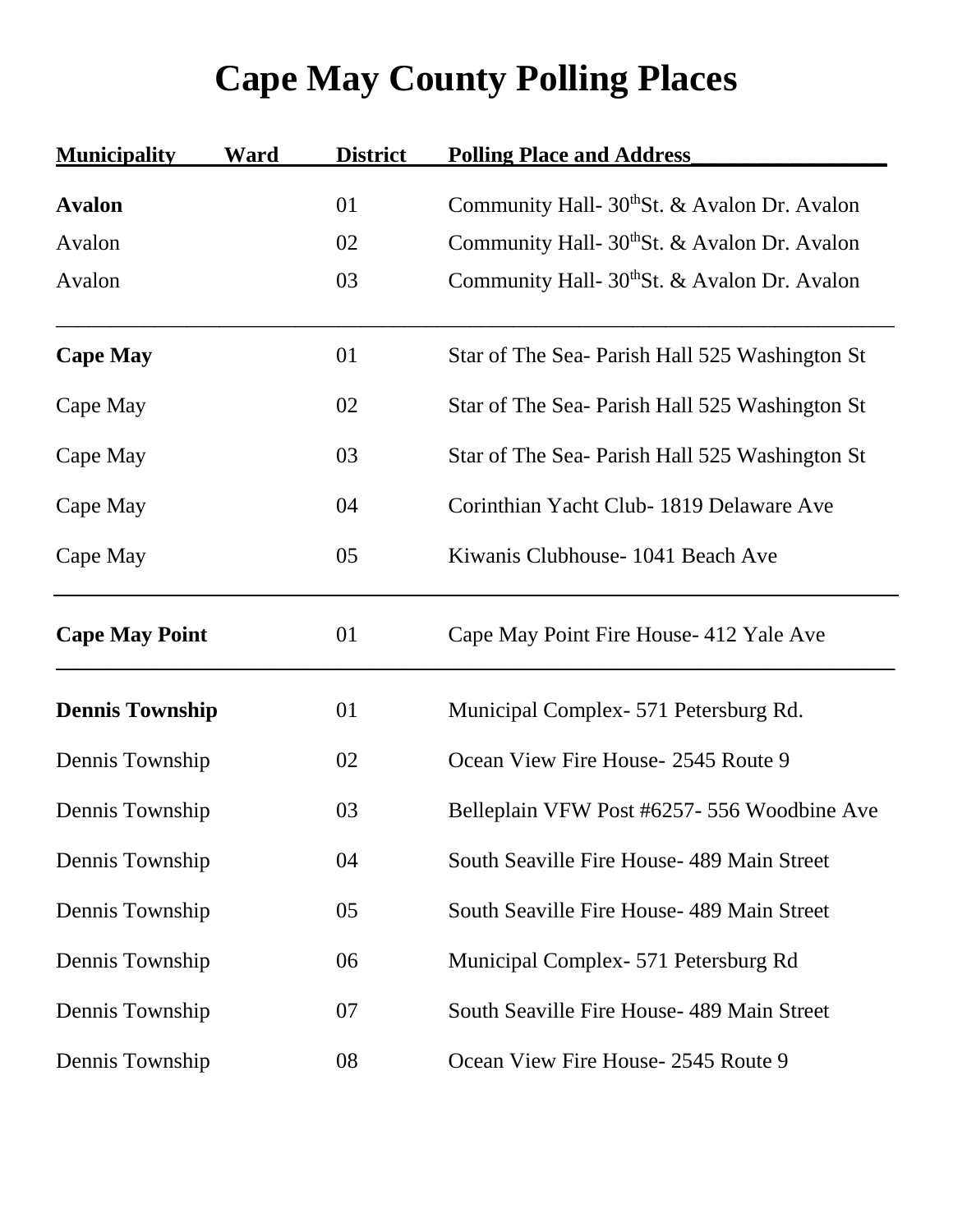| <b>Municipality</b>   | Ward | <b>District</b> | <b>Polling Place and Address</b>              |
|-----------------------|------|-----------------|-----------------------------------------------|
| <b>Lower Township</b> | 01   | 01              | St. John Neumann Parish Hall-800 Bayshore Rd  |
| Lower Township        | 01   | 02              | St. John Neumann Parish Hall-800 Bayshore Rd  |
| Lower Township        | 01   | 03              | St. John Neumann Parish Hall-800 Bayshore Rd  |
| Lower Township        | 01   | 04              | St. John Neumann Parish Hall- 800 Bayshore Rd |
| Lower Township        | 01   | 05              | Municipal Building-2600 Bayshore Rd., Villas  |
| Lower Township        | 01   | 06              | Municipal Building-2600 Bayshore Rd., Villas  |
| Lower Township        | 01   | 07              | Municipal Building-2600 Bayshore Rd., Villas  |
| Lower Township        | 01   | 08              | St. John Neumann Parish Hall-800 Bayshore Rd  |
| <b>Lower Township</b> | 02   | 01              | Municipal Building-2600 Bayshore Rd., Villas  |
| Lower Township        | 02   | 02              | Townbank Fire Hall- 224 Town Bank Rd          |
| Lower Township        | 02   | 03              | Townbank Fire Hall- 224 Town Bank Rd          |
| Lower Township        | 02   | 04              | Townbank Fire Hall- 224 Town Bank Rd          |
| Lower Township        | 02   | 05              | St. John Neumann Hall- 680 Town Bank Rd       |
| Lower Township        | 02   | 06              | Townbank Fire Hall- 224 Town Bank Rd          |
| Lower Township        | 02   | 07              | Townbank Fire Hall- 224 Town Bank Rd          |
| Lower Township        | 02   | 08              | Municipal Building-2600 Bayshore Rd., Villas  |
| Lower Township        | 02   | 09              | Municipal Building-2600 Bayshore Rd., Villas  |
| Lower Township        | 02   | 10              | Townbank Fire Hall- 224 Town Bank Rd          |
| Lower Township        | 02   | 11              | Municipal Building-2600 Bayshore Rd., Villas  |
| <b>Lower Township</b> | 03   | 01              | Erma Fire House- 415 Breakwater Rd. Erma      |
| Lower Township        | 03   | 02              | Erma Fire House- 415 Breakwater Rd. Erma      |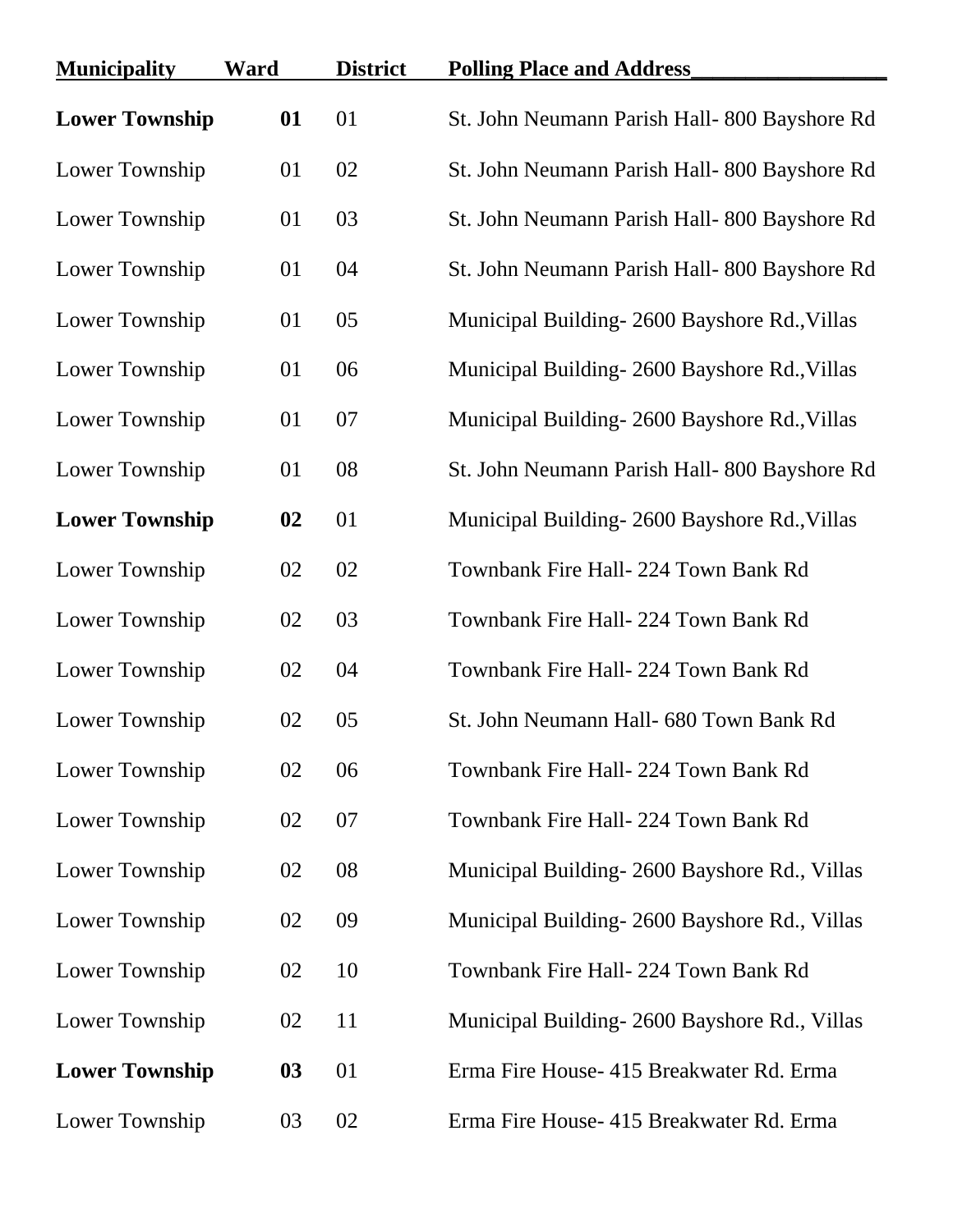| <b>Municipality</b>    | Ward | <b>District</b> | <b>Polling Place and Address</b>                |
|------------------------|------|-----------------|-------------------------------------------------|
| Lower Township         | 03   | 03              | St. John Neumann Hall- 680 Town Bank Rd         |
| Lower Township         | 03   | 04              | Erma Fire House- 415 Breakwater Rd. Erma        |
| Lower Township         | 03   | 05              | Erma Fire House- 415 Breakwater Rd. Erma        |
| Lower Township         | 03   | 06              | First Assembly of God Church-1068 Seashore Rd   |
| Lower Township         | 03   | 07              | First Assembly of God Church-1068 Seashore Rd   |
| Lower Township         | 03   | 08              | St. John Neumann Hall- 680 Town Bank Rd         |
| Lower Township         | 03   | 09              | St. John Neumann Hall- 680 Town Bank Rd         |
| <b>Middle Township</b> |      | 01              | Davies Sport Complex- 626 Goshen Rd., CMCH      |
| Middle Township        |      | 02              | CMC MUA Meeting Rm-1523 Route 9 N, CMCH         |
| Middle Township        |      | 03              | Municipal Building - 33 W Mechanic St., Boyd St |
| Middle Township        |      | 04              | Senior Center-23 Romney Place, CMCH             |
| Middle Township        |      | 05              | Municipal Building- 33 W Mechanic St., Boyd St  |
| Middle Township        |      | 06              | Municipal Building - 33 W Mechanic St., Boyd St |
| Middle Township        |      | 07              | Green Creek Fire Hall-14 Bayshore Rd            |
| Middle Township        |      | 08              | M. L. King Center- 207 W. Main St. Whitesboro   |
| Middle Township        |      | 09              | Cape Community Church-1159 Route 9 S. CMCH      |
| Middle Township        |      | 10              | Green Creek Fire Hall-14 Bayshore Rd            |
| Middle Township        |      | 11              | Green Creek Fire Hall-14 Bayshore Rd            |
| Middle Township        |      | 12              | Rio Grande Fire Hall- 1120 Route 47 Rio Grande  |
| Middle Township        |      | 13              | Rio Grande Fire Hall- 1120 Route 47 Rio Grande  |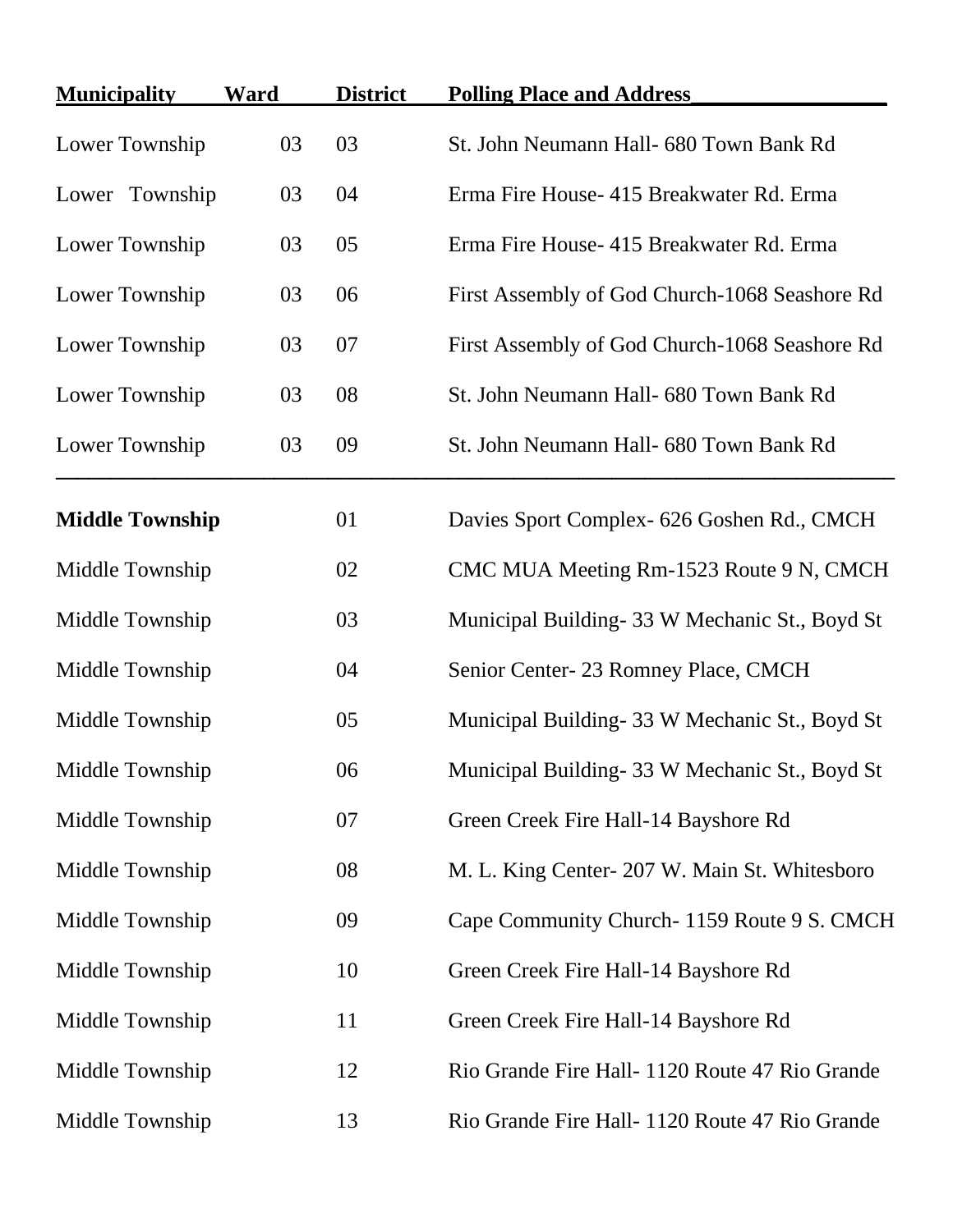| <b>Municipality</b>   | Ward | <b>District</b> | <b>Polling Place and Address</b>                                         |
|-----------------------|------|-----------------|--------------------------------------------------------------------------|
| Middle Township       |      | 14              | Rio Grande Fire Hall-1120 Route 47 Rio Grande                            |
| Middle Township       |      | 15              | Senior Center-23 Romney Place, CMCH                                      |
| Middle Township       |      | 16              | Cape Community Church-1159 Route 9 S. CMCH                               |
| Middle Township       |      | 17              | Senior Center-23 Romney Place, CMCH                                      |
| Middle Township       |      | 18              | CMC MUA Meeting Rm-1523 Route 9 N, CMCH                                  |
| North Wildwood        | 01   | 01              | Community Building- 900 Central Ave. NWW                                 |
| North Wildwood        | 01   | 02              | Community Building- 900 Central Ave. NWW                                 |
| North Wildwood        | 01   | 03              | Community Building- 900 Central Ave. NWW                                 |
| North Wildwood        | 01   | 04              | Community Building- 900 Central Ave. NWW                                 |
| <b>North Wildwood</b> | 02   | 01              | Community Building- 900 Central Ave. NWW                                 |
| North Wildwood        | 02   | 02              | Community Building- 900 Central Ave. NWW                                 |
| North Wildwood        | 02   | 03              | Community Building- 900 Central Ave. NWW                                 |
| North Wildwood        | 02   | 04              | Community Building- 900 Central Ave. NWW                                 |
| <b>Ocean City</b>     | 01   | 01              | Ocean City Yacht Club-Bay Ave & Battersea Rd                             |
| Ocean City            | 01   | 02              | St. Frances Cabrini - 114 Atlantic Ave. Ocean City                       |
| Ocean City            | 01   | 03              | St. Frances Cabrini - 114 Atlantic Ave. Ocean City                       |
| Ocean City            | 01   | 04              | St. Frances Cabrini- 114 Atlantic Ave. Ocean City                        |
| Ocean City            | 01   | 05              | St. Frances Cabrini - 114 Atlantic Ave. Ocean City                       |
| <b>Ocean City</b>     | 02   | 01              | 8 <sup>th</sup> Street Recreation Center-8 <sup>th</sup> St. & Haven Ave |
| Ocean City            | 02   | 02              | Civic Center- 901 6 <sup>th</sup> St. Ocean City, NJ                     |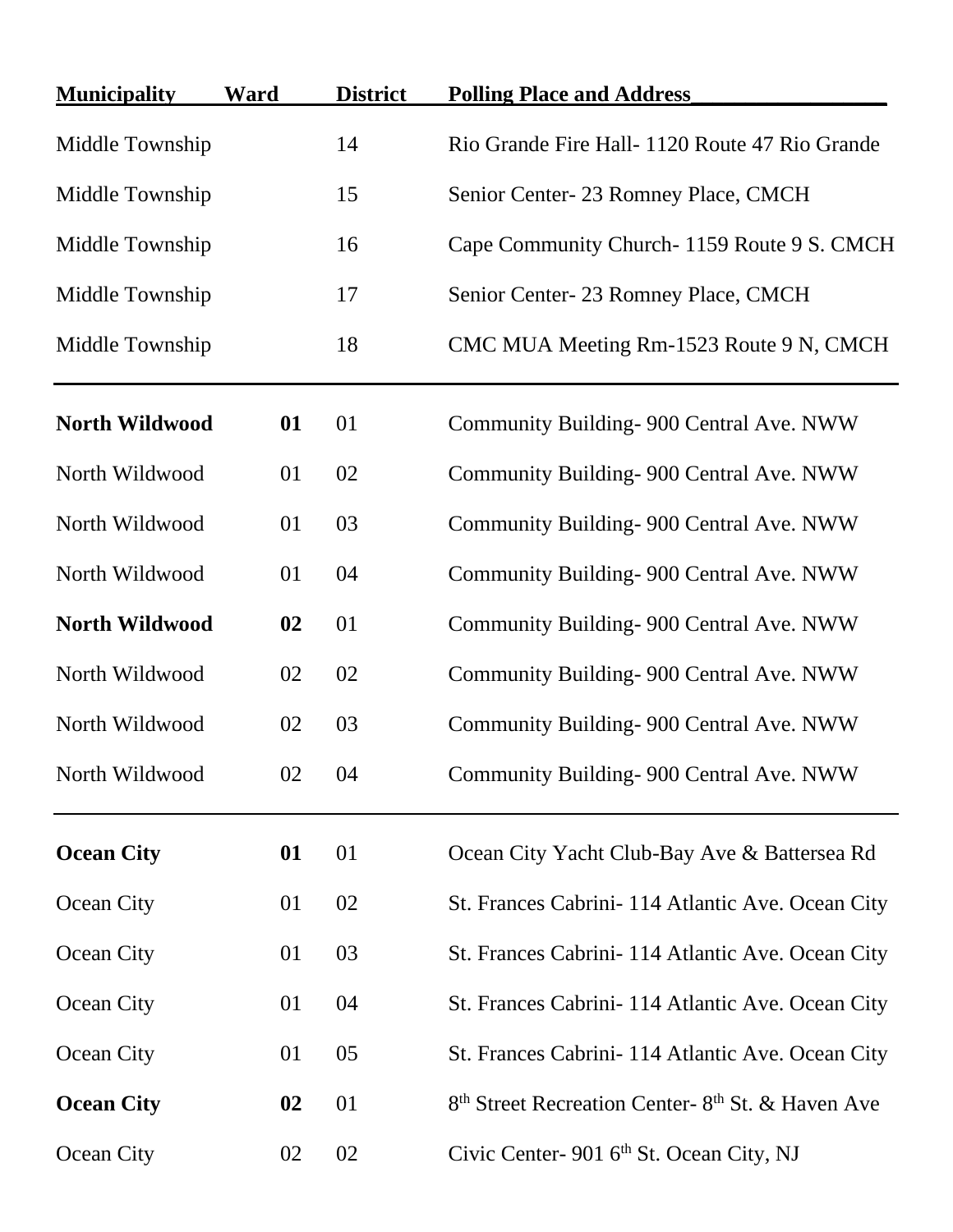| <b>Municipality</b>  | <b>Ward</b> | <b>District</b> | <b>Polling Place and Address</b>                                         |
|----------------------|-------------|-----------------|--------------------------------------------------------------------------|
| Ocean City           | 02          | 03              | Civic Center- 901 6 <sup>th</sup> St. Ocean City, NJ                     |
| Ocean City           | 02          | 04              | Civic Center- 901 6 <sup>th</sup> St. Ocean City, NJ                     |
| Ocean City           | 02          | 05              | 8 <sup>th</sup> Street Recreation Center-8 <sup>th</sup> St. & Haven Ave |
| <b>Ocean City</b>    | 03          | 01              | Ocean City Library - 1735 Simpson Ave                                    |
| Ocean City           | 03          | 02              | Ocean City Library - 1735 Simpson Ave                                    |
| Ocean City           | 03          | 03              | Ocean City Library- 1735 Simpson Ave                                     |
| Ocean City           | 03          | 04              | Ocean City Library - 1735 Simpson Ave                                    |
| Ocean City           | 03          | 05              | Ocean City Library - 1735 Simpson Ave                                    |
| <b>Ocean City</b>    | 04          | 01              | American Legion Post-4556 West Ave                                       |
| Ocean City           | 04          | 02              | American Legion Post-4556 West Ave                                       |
| Ocean City           | 04          | 03              | American Legion Post-4556 West Ave e                                     |
| Ocean City           | 04          | 04              | American Legion Post-4556 West Ave                                       |
| Ocean City           | 04          | 05              | American Legion Post-4556 West Ave                                       |
| <b>Sea Isle City</b> |             | 01              | Sea Isle City Community Lodge- 300 J.F.K. Blvd                           |
| Sea Isle City        |             | 02              | Sea Isle City Community Lodge-300 J.F.K. Blvd                            |
| Sea Isle City        |             | 03              | Sea Isle City Library - 4800 Central Ave                                 |
| Sea Isle City        |             | 04              | Sea Isle City Library - 4800 Central Ave                                 |
| <b>Stone Harbor</b>  |             | 01              | Fire House- $96th$ St. & $2nd$ Ave., Stone Harbor                        |
| <b>Stone Harbor</b>  |             | 02              | Fire House- 96th St. & 2 <sup>nd</sup> Ave., Stone Harbor                |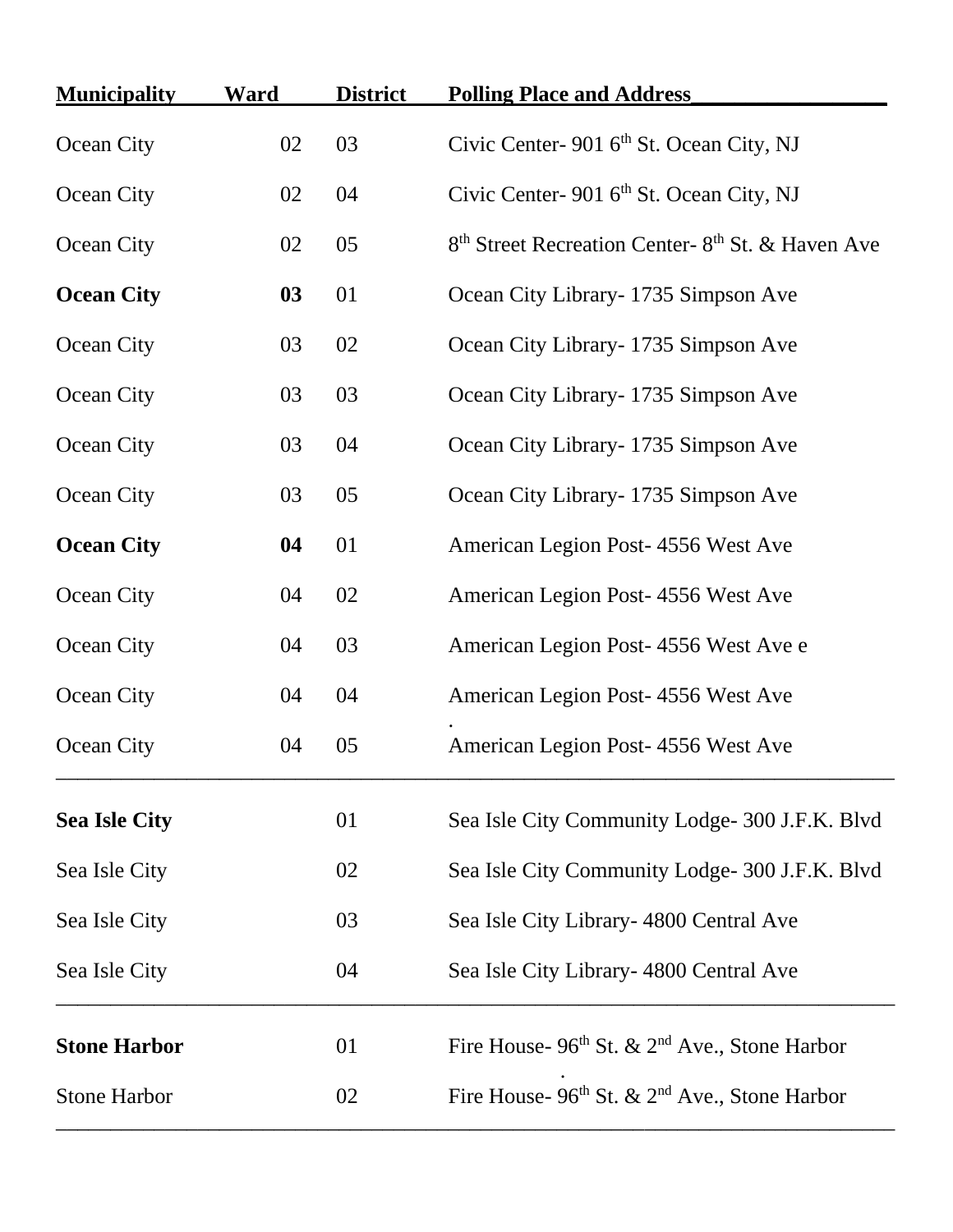| <b>Municipality</b>   | Ward | <b>District</b> | <b>Polling Place and Address</b>                          |
|-----------------------|------|-----------------|-----------------------------------------------------------|
| <b>Upper Township</b> |      | 01              | Community Center-1790 Route 50, Marmora                   |
| <b>Upper Township</b> |      | 02              | Trinity Methodist Church-20 Route 9 North                 |
| <b>Upper Township</b> |      | 03              | 2 <sup>nd</sup> Cape May Baptist Hall- Church Rd. & Rt. 9 |
| <b>Upper Township</b> |      | 04              | 2 <sup>nd</sup> Cape May Baptist Hall- Church Rd. & Rt. 9 |
| <b>Upper Township</b> |      | 05              | Seaville Fire Social Hall- 36 Route 50, Seaville          |
| <b>Upper Township</b> |      | 06              | Trinity Methodist Church-20 Route 9 North                 |
| <b>Upper Township</b> |      | 07              | Trinity Methodist Church-20 Route 9 North                 |
| <b>Upper Township</b> |      | 08              | Community Center-1790 Rt. 50, Tuckahoe                    |
| <b>Upper Township</b> |      | 09              | Seaville Fire Social Hall- 36 Route 50, Seaville          |
| <b>Upper Township</b> |      | 10              | Seaville Fire Social Hall-36 Route 50, Seaville           |
| <b>Upper Township</b> |      | 11              | Rita C Schiavo Library 801 S Commonwealth Ave             |
| <b>Upper Township</b> |      | 12              | Community Center-1790 Rt. 50, Tuckahoe                    |
| <b>Upper Township</b> |      | 13              | 2 <sup>nd</sup> Cape May Baptist Hall- Church Rd. & Rt. 9 |
| <b>Upper Township</b> |      | 14              | 2 <sup>nd</sup> Cape May Baptist Hall- Church Rd. & Rt. 9 |
| <b>Upper Township</b> |      | 15              | Seaville Fire Social Hall-36 Route 50, Seaville           |
| <b>West Cape May</b>  |      | 01              | WCM Fire House- Banquet Hall- 732 Broadway                |
| <b>West Cape May</b>  |      | 02              | WCM Fire House- Banquet Hall- 732 Broadway                |
| <b>West Wildwood</b>  |      | 01              | Borough Hall- 701 W Glenwood Ave                          |